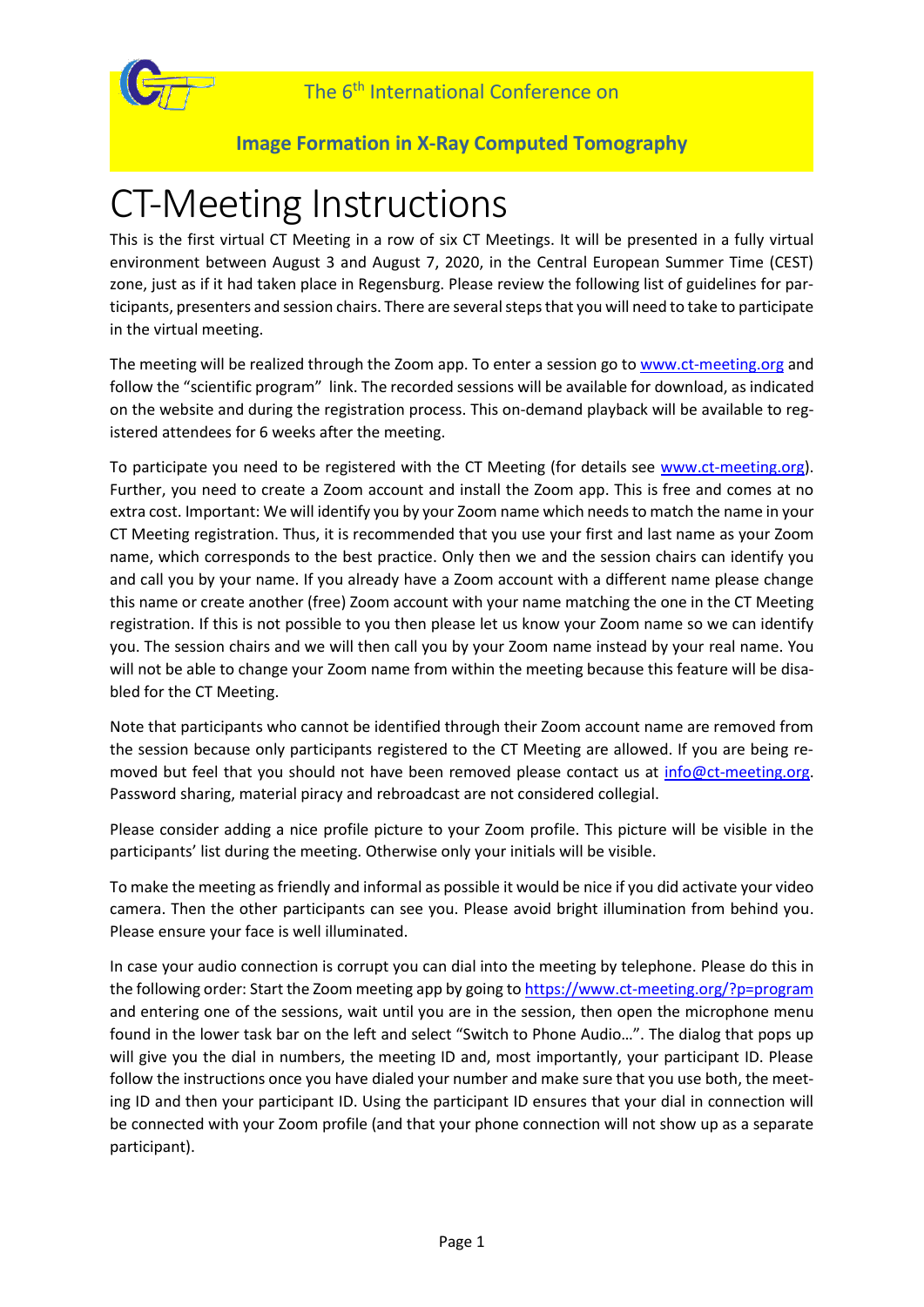

## Test Sessions

There will be two test sessions on Monday, August 3, from 10:00 to 11:40 and from 16:40 to 18:20 CEST. You can enter and leave the test session at any time. Raise your hand to ask a question or if you want to test to present something. During the appointment, the support team will work with the participants to ensure that they know how to use their webcams and microphones. It is highly recommended that presenters and chairs show up in one of the test sessions to make sure that they are familiar with the technology.

For those of you who are unfamiliar with Zoom there will be two additional test sessions one week earlier, i.e. Monday, July 27 from 10:00 to 11:40 and from 16:40 to 18:20 CEST. You can use this simple test session also to try out your installation, as you may need help from your computer admin to get over firewalls, company software installation restrictions, and similar issues. You can also talk with us, ask questions, try to share your screen etc.

## Oral Sessions

To enter an oral session go to [www.ct-meeting.org/?p=program](http://www.ct-meeting.org/?p=program) and press the oral session link. Oral sessions will be chaired by two chairs. In addition, there will be a staff member in the background to help in case there are technical issues or in case the chairs oversee that someone had raised his hand. Oral presentations are 15 minutes talk plus 5 minutes discussion. During the discussion the questions are called in the same order as they were indicated by a raised hand. The 20 minute slot for each speaker must not be exceeded.

## Poster Sessions

Each poster session begins with a 20 minutes poster fast forward presentation that introduces all posters of that session, i.e. about 35 posters. The posters will then be presented in seven sub sessions, i.e. in poster rooms A, B, C, D, E, F, and G, with about five posters per room. Please refer to the meeting program (at [www.ct-meeting.org/?p=program\)](http://www.ct-meeting.org/?p=program) to find out which poster will be presented in which room. To enter a poster session go to [www.ct-meeting.org/?p=program](http://www.ct-meeting.org/?p=program) and enter one of the seven rooms. The poster fast forward will be shown in all seven rooms and it will be shown in the main conference room.

# Instructions for the Audience

Please consider using a headset to communicate with us. Otherwise the audience may not understand your questions and comments.

When entering the virtual CT Meeting your microphone will be muted. In the oral sessions you will not be able to unmute your microphone without permission from the session chairs. In the poster sessions you will be able to unmute your microphone by yourself.

To ask a question please raise your hand (not literally, but press the raise hands button of Zoom). You will then be placed into the list of people that raised their hands and this list will be processed by the chairs in the order the hands were raised. You may also put down your hand again, e.g. if you find that your question has finally been answered in the talk or if it has already been put forward by someone earlier in the list of questioners. When it is your turn, the chair will activate your microphone (you need to confirm the activation on your computer) and call you by name. After your question has been discussed the chair will mute your microphone. In case he/she forgets to do so please mute it by yourself.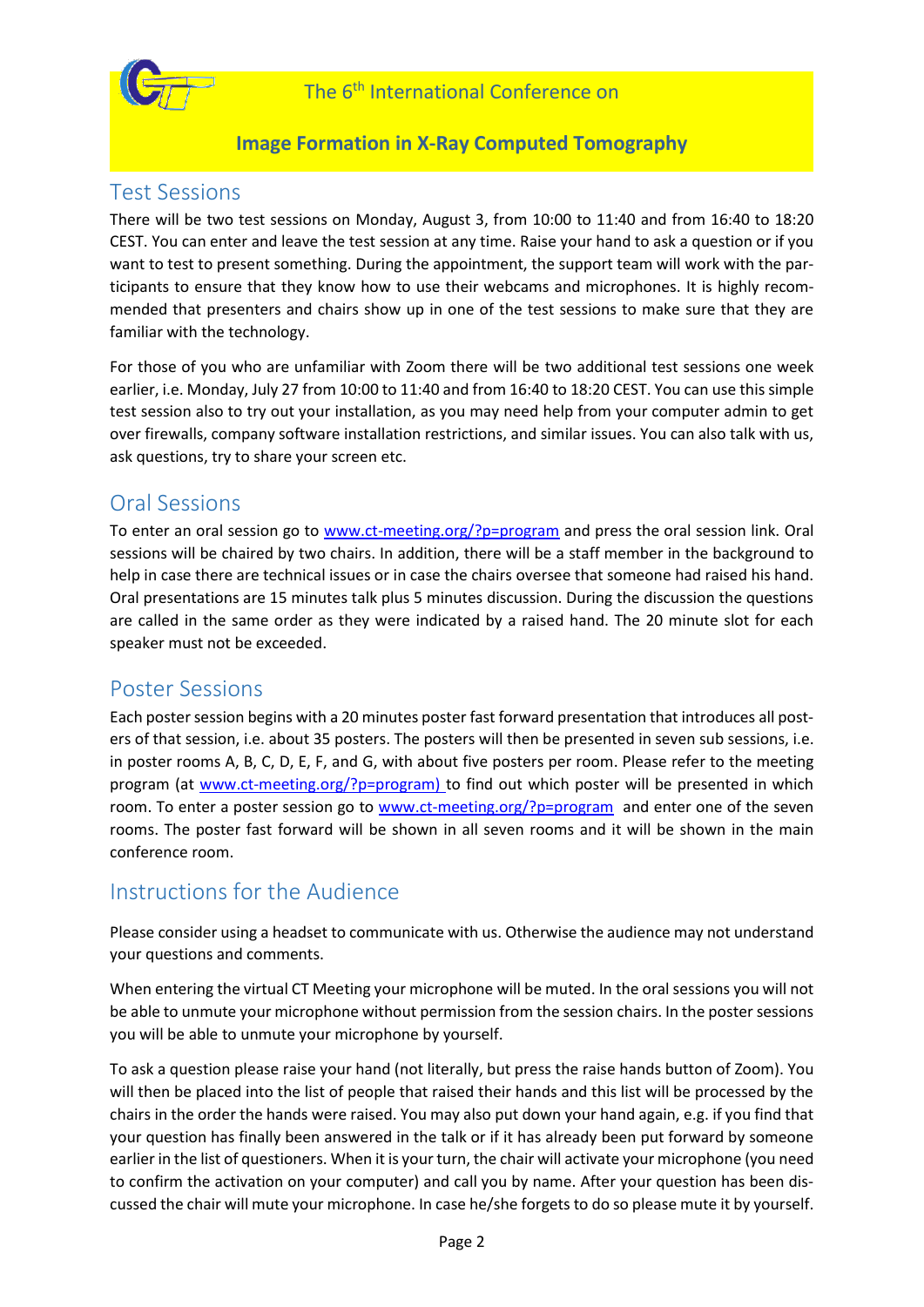

## Instructions for Oral Presenters

There is a time slot of 20 minutes for each presenter, with about 15 minutes of presentation and about 5 minutes for questions and answers. Prepare your slides using PowerPoint 2007/2010/2016 (\*.ppt or \*.pptx). We will have the 2016 PowerPoint version available in the meeting rooms. In case you plan to show videos make sure they are running under PowerPoint 2016.

The regular way to present at our meeting is that the presenters share their PowerPoint presentation through the online conferencing tool, which means that the PowerPoint software would run on their own computer and the presentation is through their microphone and video camera. To have a fall back solution in the case of a bad internet, video or audio connection oral presenters are requested to additionally submit their contribution as a PowerPoint voice recording [\(support.office.com\)](https://support.office.com/en-us/article/Record-a-slide-show-with-narration-and-slide-timings-0B9502C6-5F6C-40AE-B1E7-E47D8741161C) or as an mp4 video file. Such a video file can be generated by saving the narrated PowerPoint as mp4. A more appealing way, with the advantage of also including a video of you presenting, is to start a private Zoom session (with yourself being the only participant), to share your own screen or PowerPoint window, to press Zoom's record button and to record the presentation. Immediately after the presentation press the stop record button. Then end the Zoom meeting. Zoom will then save the recorded part of your session as an mp4 file. Please use PowerPoint's laser pointer when recording. This pointer will then be recorded together with your voice. We accept narrated talks only if they are between 14 and 17 minutes long. Otherwise we will ask you to rerecord your talk.

We will playback the recording on one of our computers if a speaker a) does not dial in for the online meeting or b) if his/her internet connection turns out to be insufficient or c) if he/she asks us to do so.

As usual, each talk will be followed by a questions and answers period, which will be moderated by the session chairs.

About 5 minutes before your session starts please enter the virtual CT meeting and raise your hand. The chairs will then unmute your microphone and you can introduce yourself to the chairs, just like you would do it in a physical meeting.

Important: Please practice with a friend or colleague of how screen sharing works. You can do this during a private Zoom meeting that you organize yourself. A frequently occurring error is the following: Presenters share their PowerPoint window, as it is intended. Then they go to PowerPoint's presentation mode, which is also intended. Then, however, the audience does not see the presenting window but the editing window. This may happen when the presenter has configured his PC for two screens.

## Instructions for Poster Presenters

Poster presenters are being asked to submit a single teaser slide in 16:9 PowerPoint format, as usual. In contrast to the typical onsite CT Meeting this slide needs to have a voice recording [\(support.of](https://support.office.com/en-us/article/Record-a-slide-show-with-narration-and-slide-timings-0B9502C6-5F6C-40AE-B1E7-E47D8741161C)[fice.com\)](https://support.office.com/en-us/article/Record-a-slide-show-with-narration-and-slide-timings-0B9502C6-5F6C-40AE-B1E7-E47D8741161C). Playing back the slide and its recording must be limited to a 30 s time slot. The aim of this teaser slide is to make the audience curious about the poster. So do not give away too many details! To prepare the poster fast forward we ask you to submit a single (!) slide (PowerPoint 2007 and newer) with voice recording by e-mail no later than July 26 to [info@ct-meeting.org.](mailto:info@ct-meeting.org) Please also include your abstract ID in this e-mail. Do not submit mp4-files.

At the beginning of each poster session we will playback all teaserslides of the posters to be presented, i.e. about 35 per poster session. This will take approximately 20 minutes. We will then split the session into seven parallel subsessions, i.e. different virtual rooms. The poster presenters will be assigned to